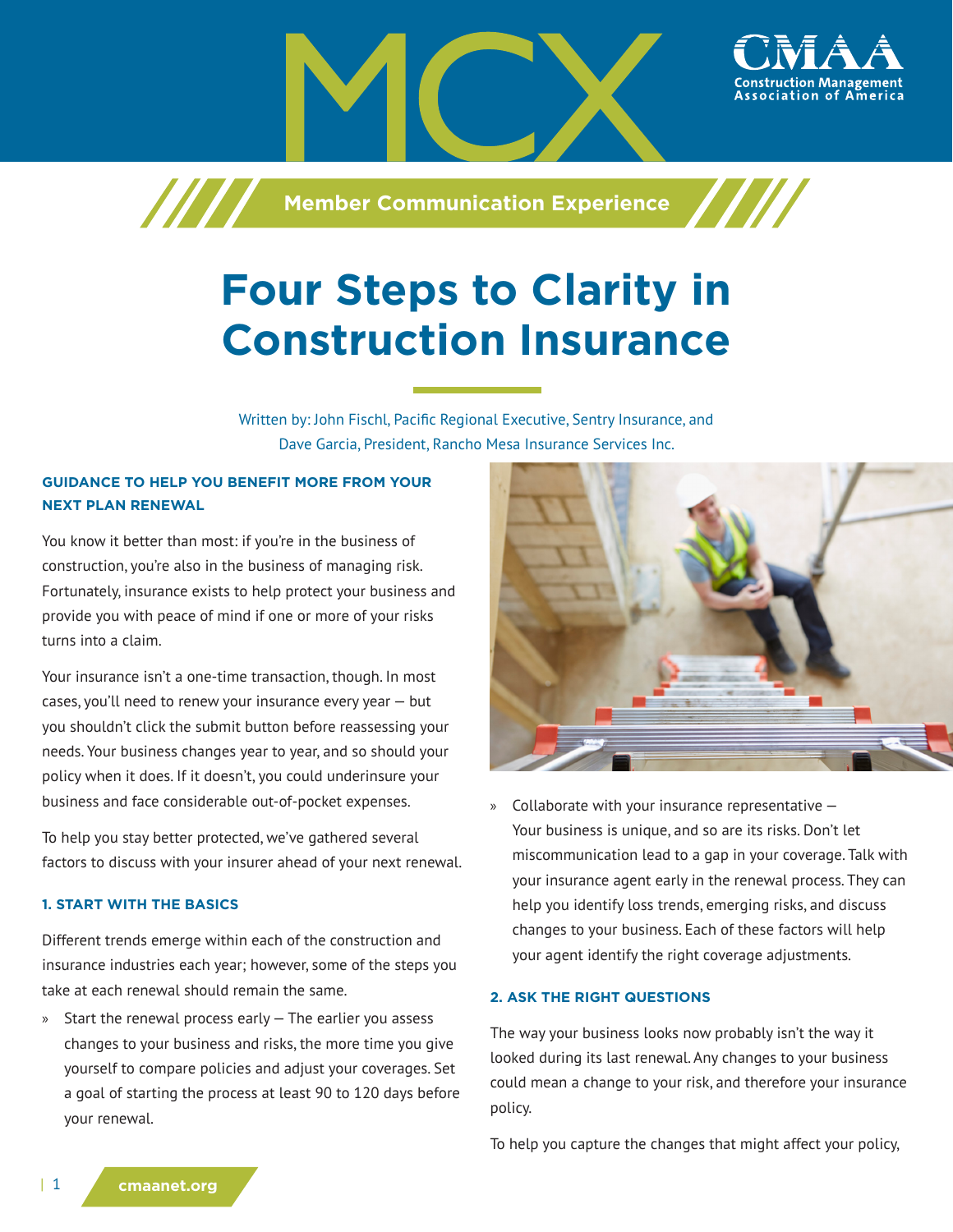gather answers to the following questions before talking with your insurer:

- » What were your gross annual sales and payroll?
- » Have you added, replaced or reduced equipment?
- » Did you add or reduce your number of employees?
- » Have you entered new agreements with vendors or subcontractors?
- » Did your business add a new location or move?
- » Have you adjusted the products or services you offer?
- » Has your organizational structure changed?
- » Have you added technology or online processes?
- » How do you expect your business to change in the next year?

By answering each of these questions ahead of time, you can give your insurance agent an initial picture of how your business changed in the past year. This will help guide your renewal conversation and allow your agent to identify where your business may need additional protection.

#### **3. ADJUST YOUR COVERAGES TO MEET RECENT TRENDS**

After you've evaluated changes to your business, discuss any outside factors that could influence your policy. Some of the following trends may sound familiar, but how they affect your policy might surprise you.

- » Increased material costs Elevated metal and lumber costs continue to cause challenges in the construction industry. If your policy doesn't adjust to the price increase, you could end up underinsured if a hazard damages your materials. Discuss an installation floater policy with your agent to ensure you have enough coverage for the materials you transport or plan to install on the worksite.
- » Payroll inflation Much like materials, the construction industry has also experienced payroll inflation. If a jobsite accident injures one of your workers, and their wages have increased, they will receive higher temporary disability payments through your workers' compensation policy. This will impact your workers' compensation loss ratio in the current year, along with your experience modification rate (EMR) in future years. To help control your costs, continue to encourage an effective workplace safety program, and consider developing a modified duty program for workrelated injuries.

# **4. UNDERSTAND YOUR COVERAGE OPTIONS**

Your insurance renewal period is also an excellent time to review coverages you might be missing. Avoid taking a onesize-fits-all approach, though.

It would be best if you personalize your policy to your assets and risks. While your operations may vary, below are several risks and coverage options to keep on your radar at renewal.

- » General liability As a contractor, you frequently visit different worksites to provide your services. General liability coverage can help protect your business from damages or legal expenses related to your services, operations, or employees.
- » Workers' compensation Your employees are your business's most important asset. Workers' compensation policies help protect your team — and business — if an employee is injured.
- » Commercial auto Whether your employees need to drive large trucks to transport materials or use company vehicles to visit a worksite, your team faces risks on the road. Commercial auto coverage can help protect your vehicles and employees if they're involved in an accident.
- » Errors and omissions Details and tasks change between projects. Errors and omissions coverage can help financially protect your business from damages caused by mistake on the job.
- » Cyber liability Cyberattacks continue to pose an increasing threat to the construction industry as more contractors store confidential data online. If your business falls victim to a ransomware attack, a hacker could block access to your critical data and interrupt operations until you pay a ransom. Cyber liability insurance can help protect your business if data is compromised.
- Equipment and tools  $-$  Your equipment and tools  $$ whether owned or leased — help you complete projects and meet deadlines. Contractor's equipment insurance can help replace damaged or destroyed equipment to help keep your operations running.

No matter what your policy looks like, the goal of a renewal is finding coverages that fit your business and keep it protected. The tips covered here should help guide your next renewal, but they shouldn't replace conversations you should have with your agent or insurer. You've worked hard to build a successful business. Keep it protected by asking the right questions.  $\mathcal{L}$